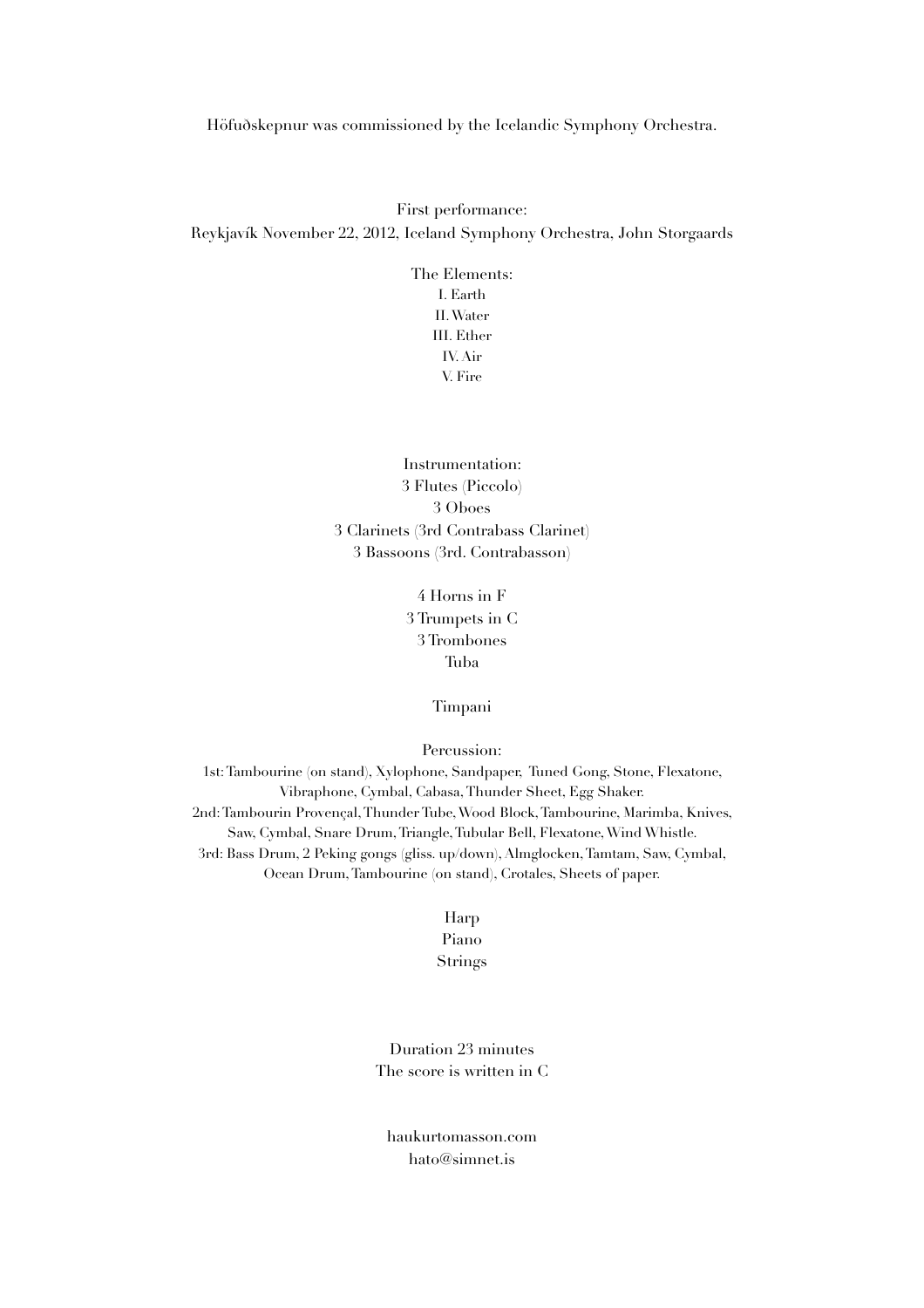## The Elements



 $f\hspace{-0.1cm}f$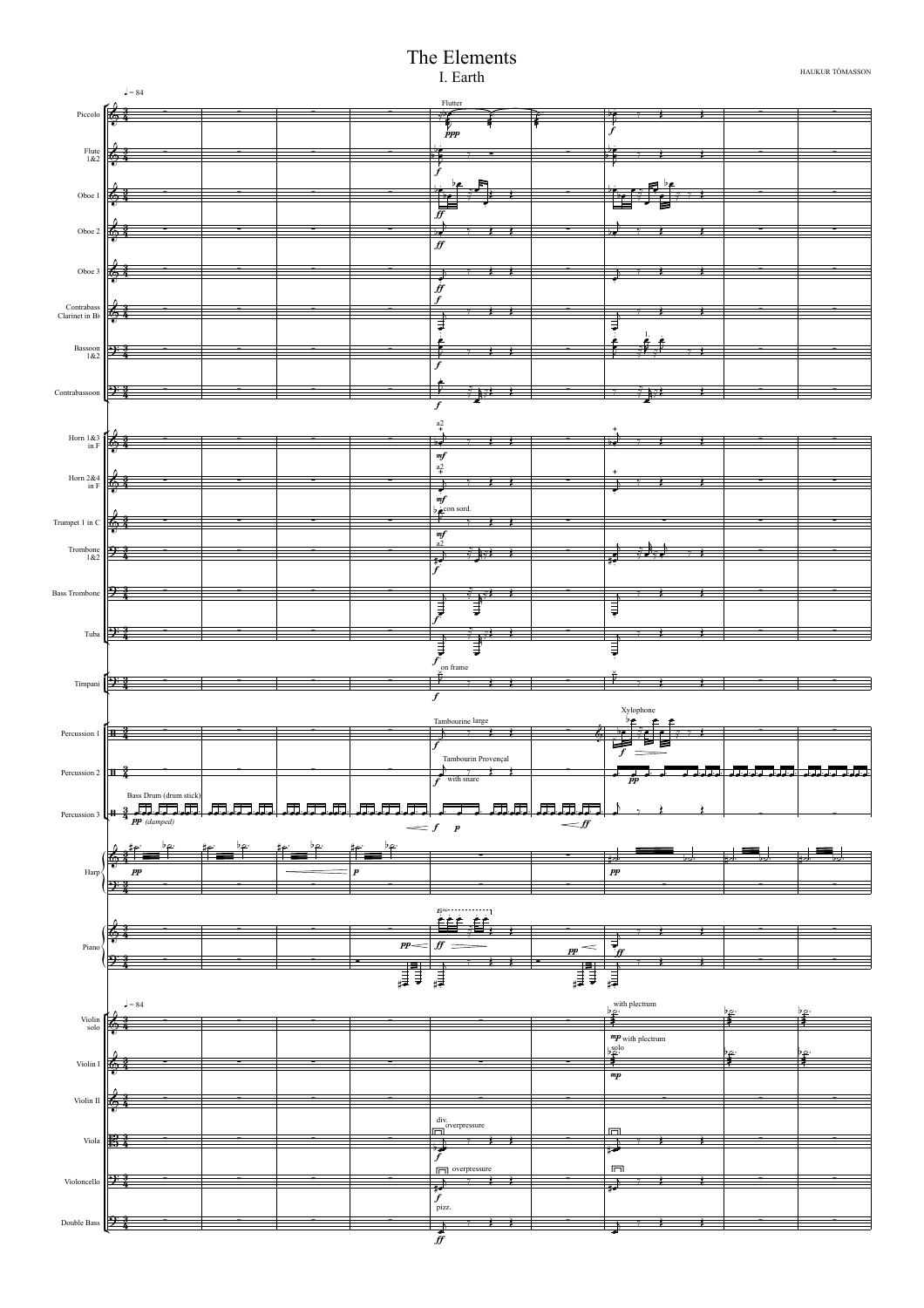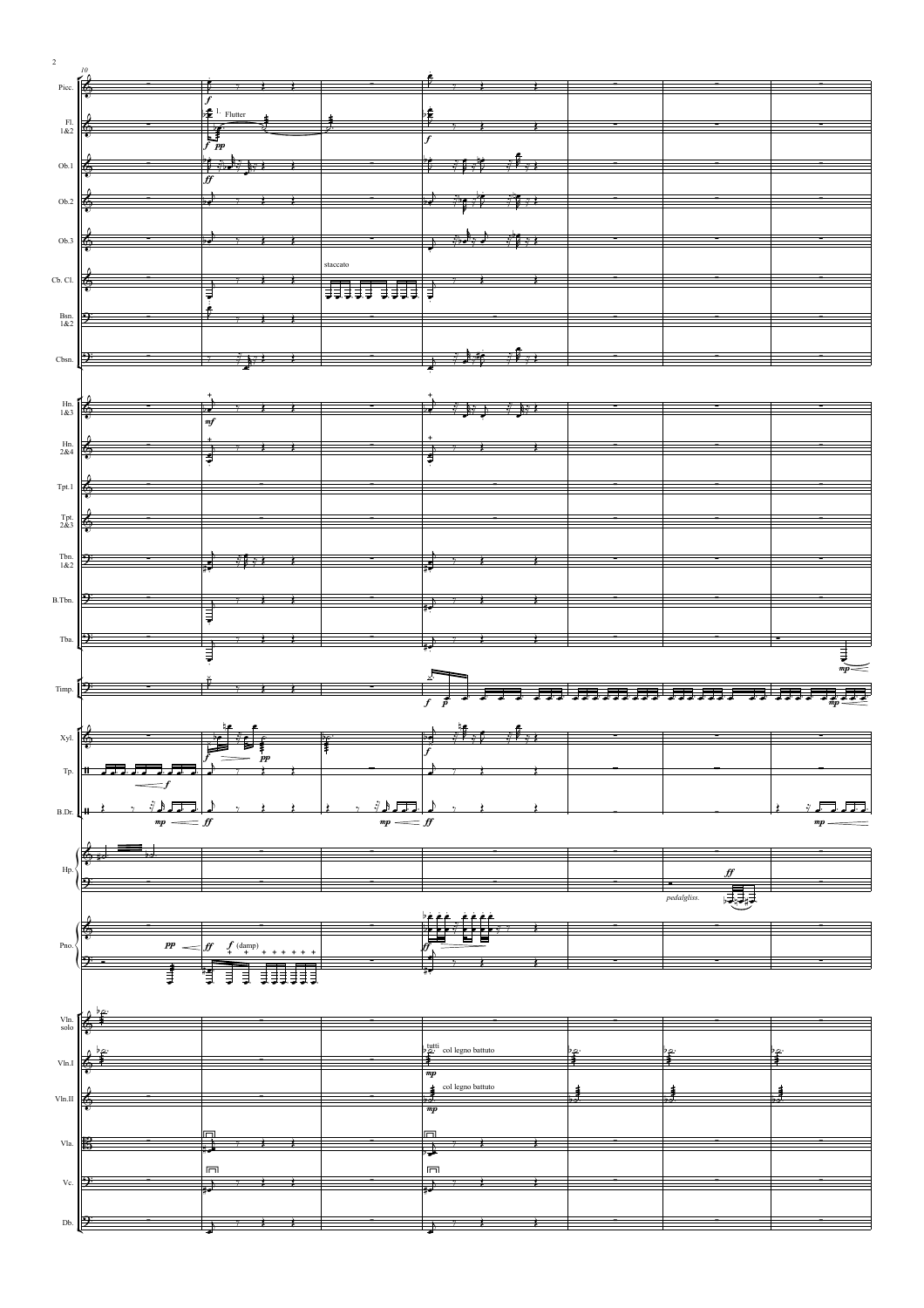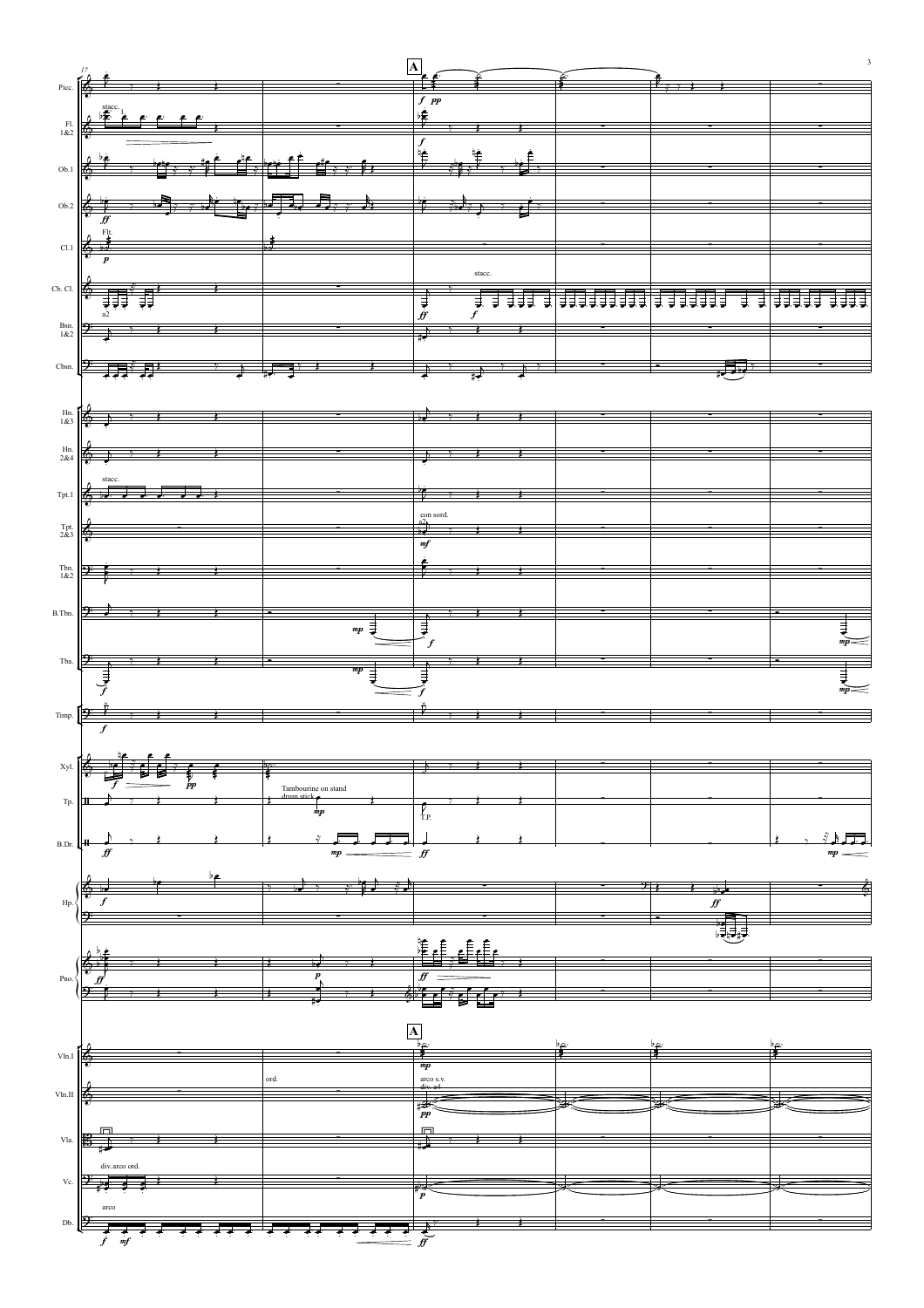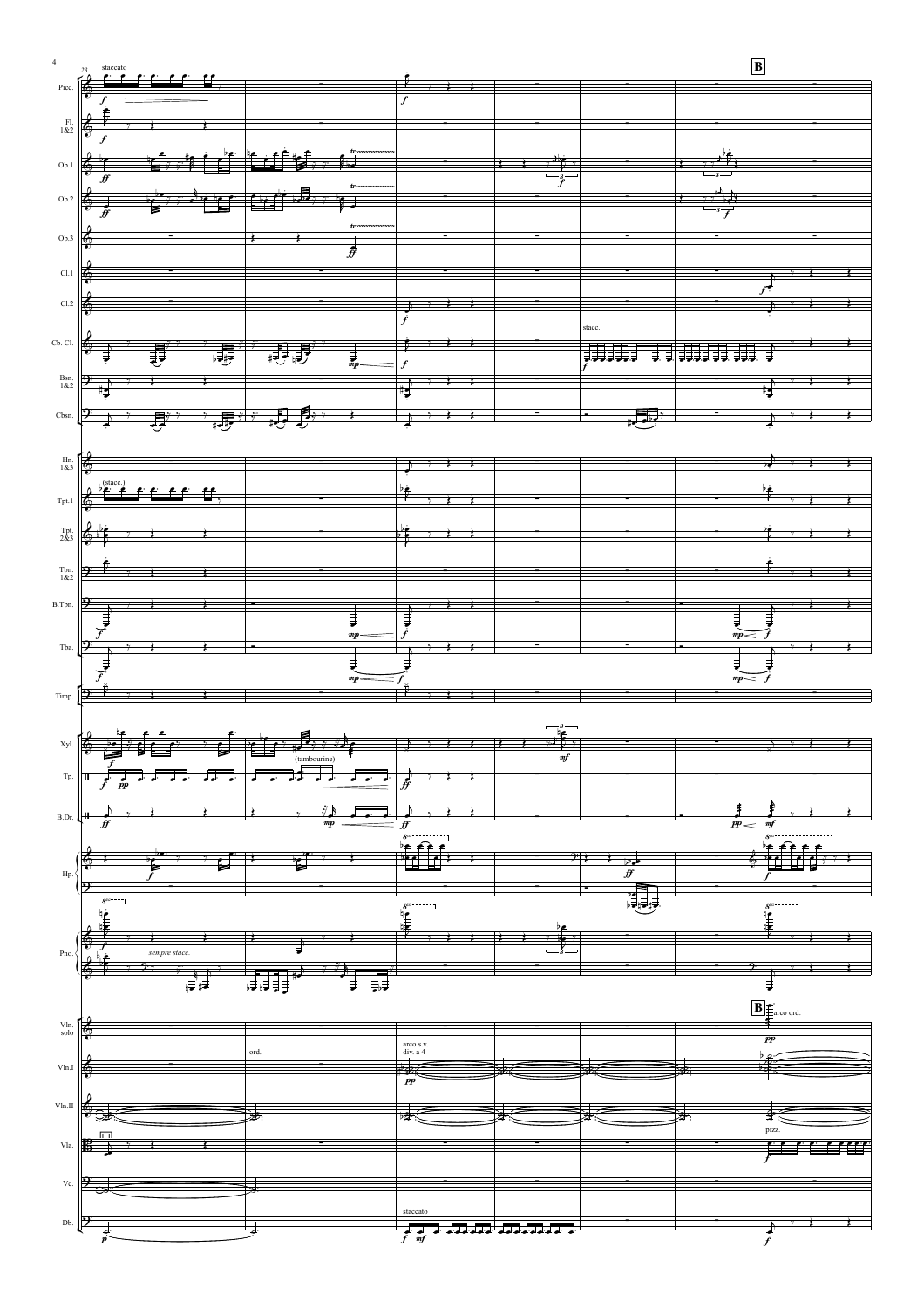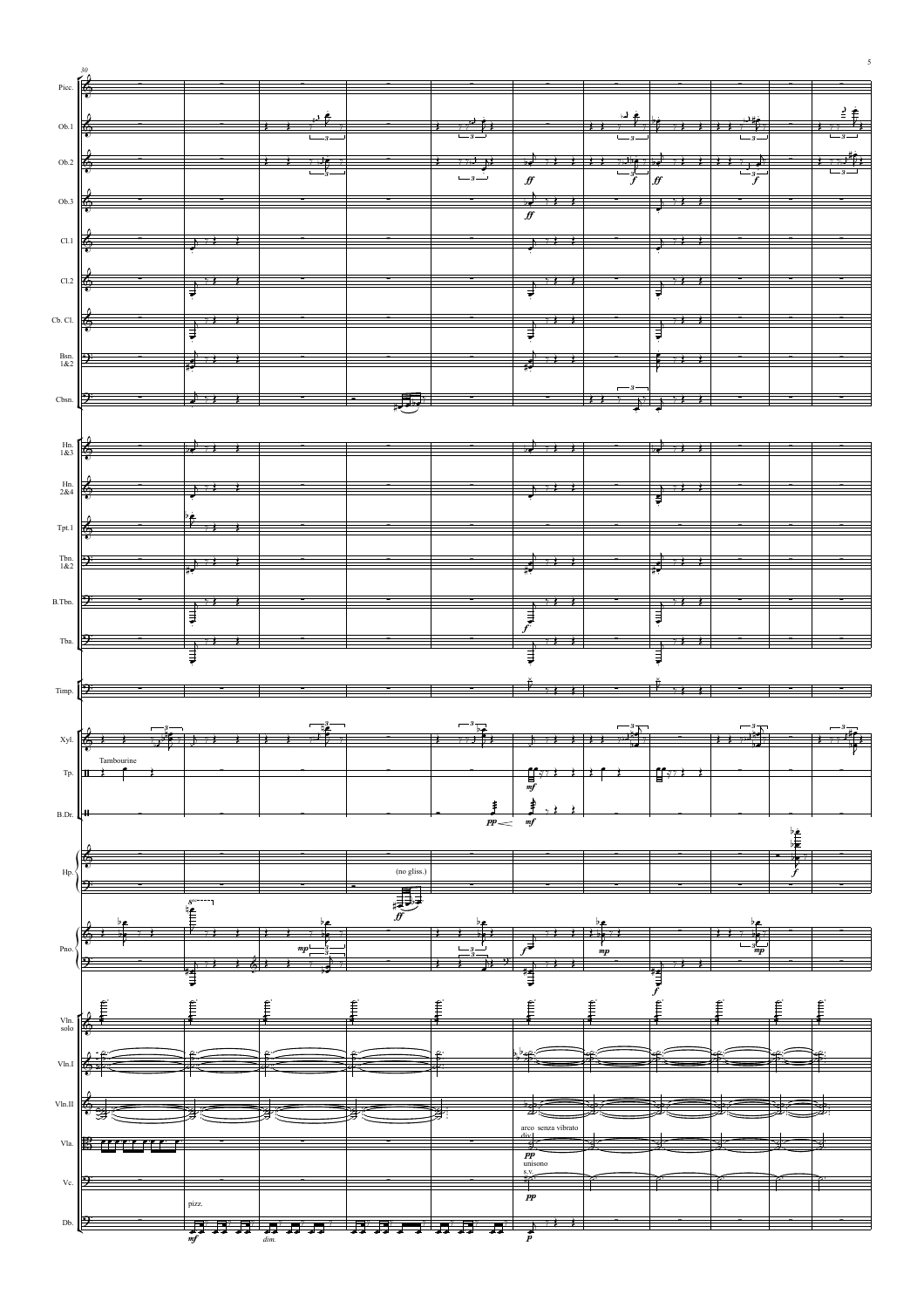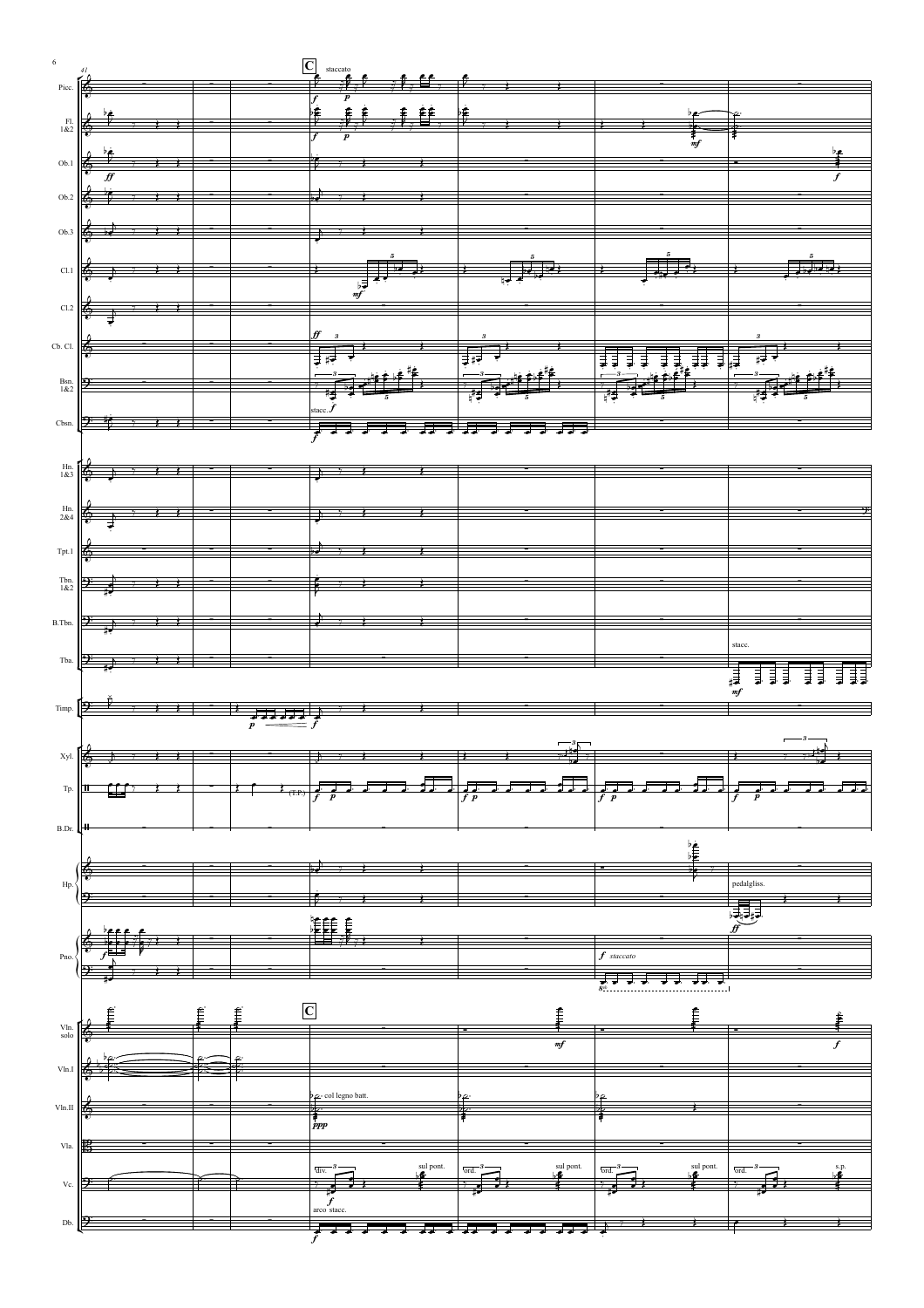